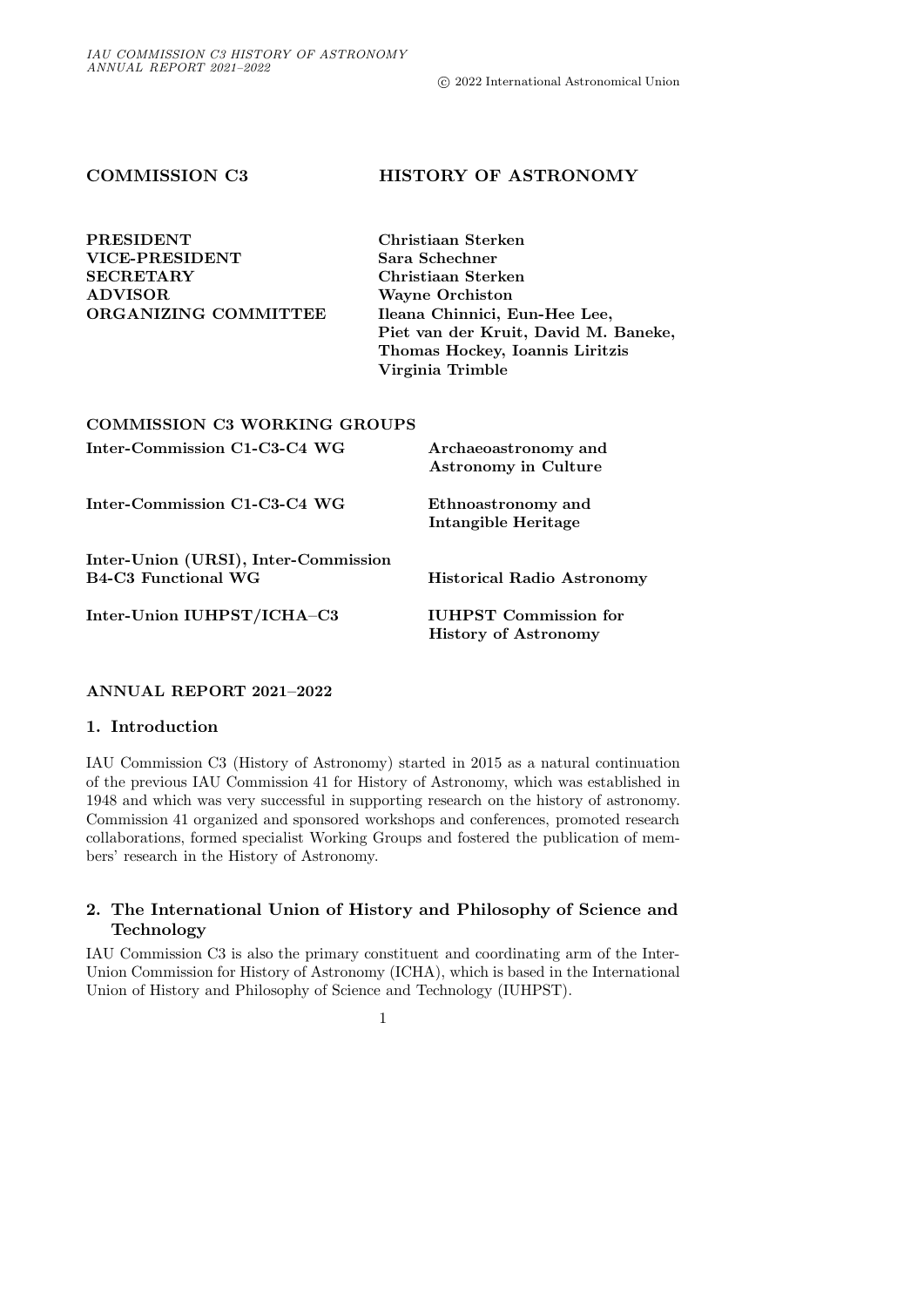# 3. Activities of Commission C3 during the first year of this triennium

## 3.1. Conferences and Workshops

No face-to-face meetings have been possible in 2021 due to the Covid-19 pandemic. Other international conferences and workshops scheduled in 2021 that involved C3 either were postponed or were cancelled.

### 3.2. ICHA (represented by IAU-C3) and CHAMA Symposium

ICHA and IAU-C3 organized a successful Symposium during the 26th International Congress of History of Science and Technology in July 2021. The theme of this Symposium "Art, image, and astronomical knowledge" was proposed by Christiaan Sterken and was endorsed by the Organizing Committee of C3. The programme of the Symposium was developed by Sara Schechner (President of ICHA) together with Yunli Shi (President of the Commission on the History of Ancient and Medieval Astronomy – CHAMA). The meeting addressed the question whether stand-alone images found in art can possibly serve as reliable and quantifiable evidence for explicating past observations of natural phenomena such as sunspots, solar eclipses, aurorae, comets, constellations, and crucial aspects of the Earth's past climate. Twenty speakers compared knowledge acquired by images (paintings, rock art) with knowledge acquired by words (descriptions, reports), by empirical methods (experiment, measurement, observation) and by formulas (theory, computer models).

### 3.3. IAU General Assembly 2022, Busan (Korea)

Commission C3 supports the Division C Days at Busan (Korea) during the IAU General Assembly 2022. A two-day in-person plus remote meeting will handle the following themes:

(a) Day 1: Beyond the pandemic: a discussion of lessons learned and new opportunities in Astronomy Education and Outreach in the post-Covid era

(b) Day 2: Respecting astronomy history and heritage: a discussion on the intersection of culture, science and social movements.

## 4. C3 Working Groups

Working Groups were a key factor in the success of C3 and its predecessor C41 for more than two decades (see Orchiston, 2019). The Division C Steering Committee agreed to the formation of three C3 WGs, all of which are Inter-Commission WGs. The three C3 WGs (on *Archaeoastronomy and Astronomy in Culture*, chaired by Steve Gullberg; Ethnoastronomy and Intangible Heritage, chaired by Duane Hamacher; and Historical Radio Astronomy, chaired by Richard Schlizzi) were successful in fostering research and publications, organizing meetings, and maintaining up-to-date lists of publications in their respective fields since the XXXth IAU GA. Each Working Group submits its own short Annual Report to the IAU.

## 5. Project Groups

Commission C3 organized informal Project Groups in order to facilitate research projects and international collaborations at Commission level: Asian Astronomy, chaired by Wayne Orchiston; Biographical Encyclopedia of Astronomers, Third Edition, chaired by Thomas